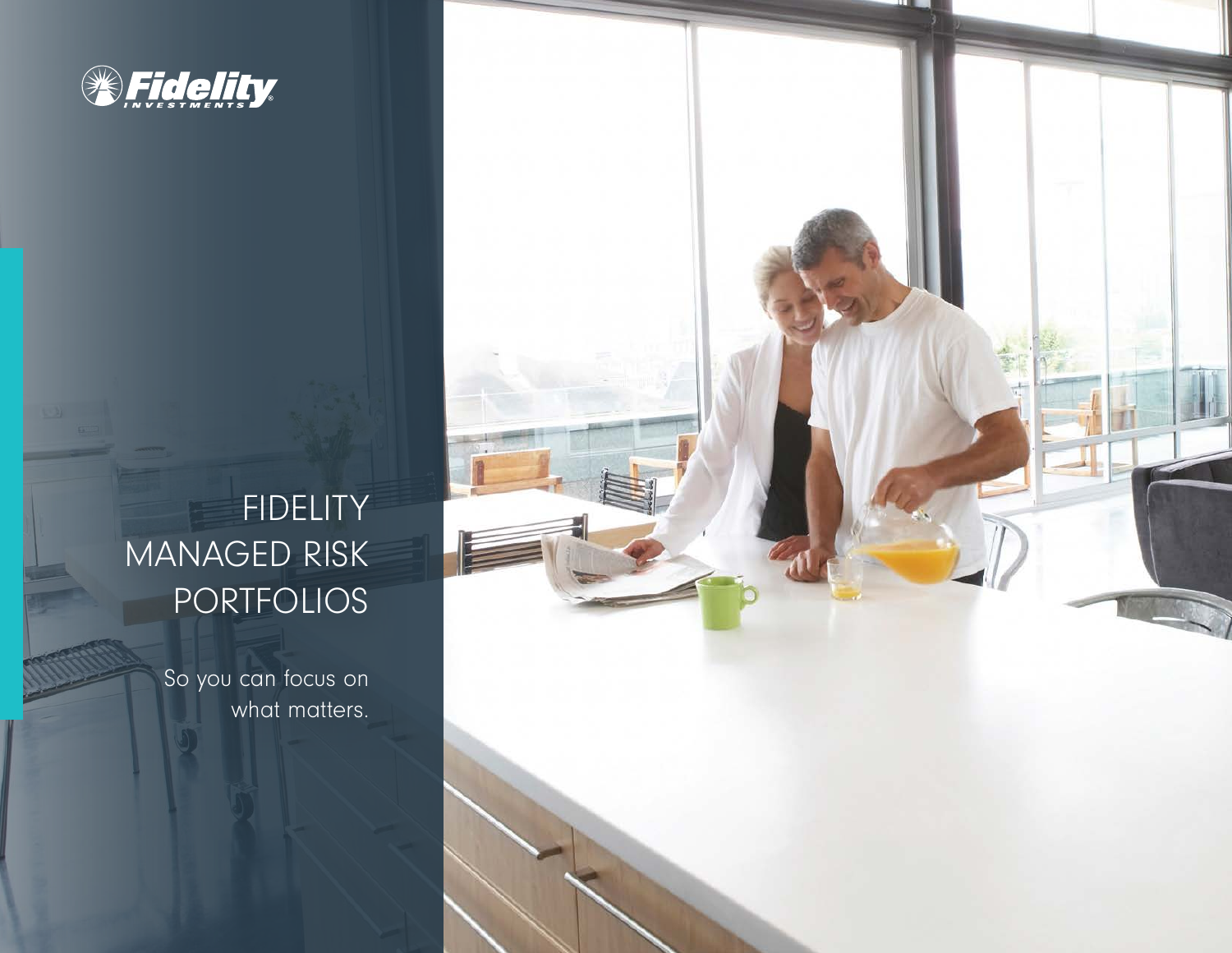

In less than a generation, the retirement landscape has changed dramatically. Canadians are living longer than ever, and many traditional investments have to be reconsidered in today's low-interest-rate environment. The choices can sometimes seem overwhelming.

As you close in on retirement, you want the peace of mind that the gains you've worked so hard to achieve can withstand the realities of today's uncertain markets.

That's where Fidelity comes in. Fidelity Managed Risk Portfolios aim to mitigate exposure to market declines, while at the same time offering the potential for capital growth.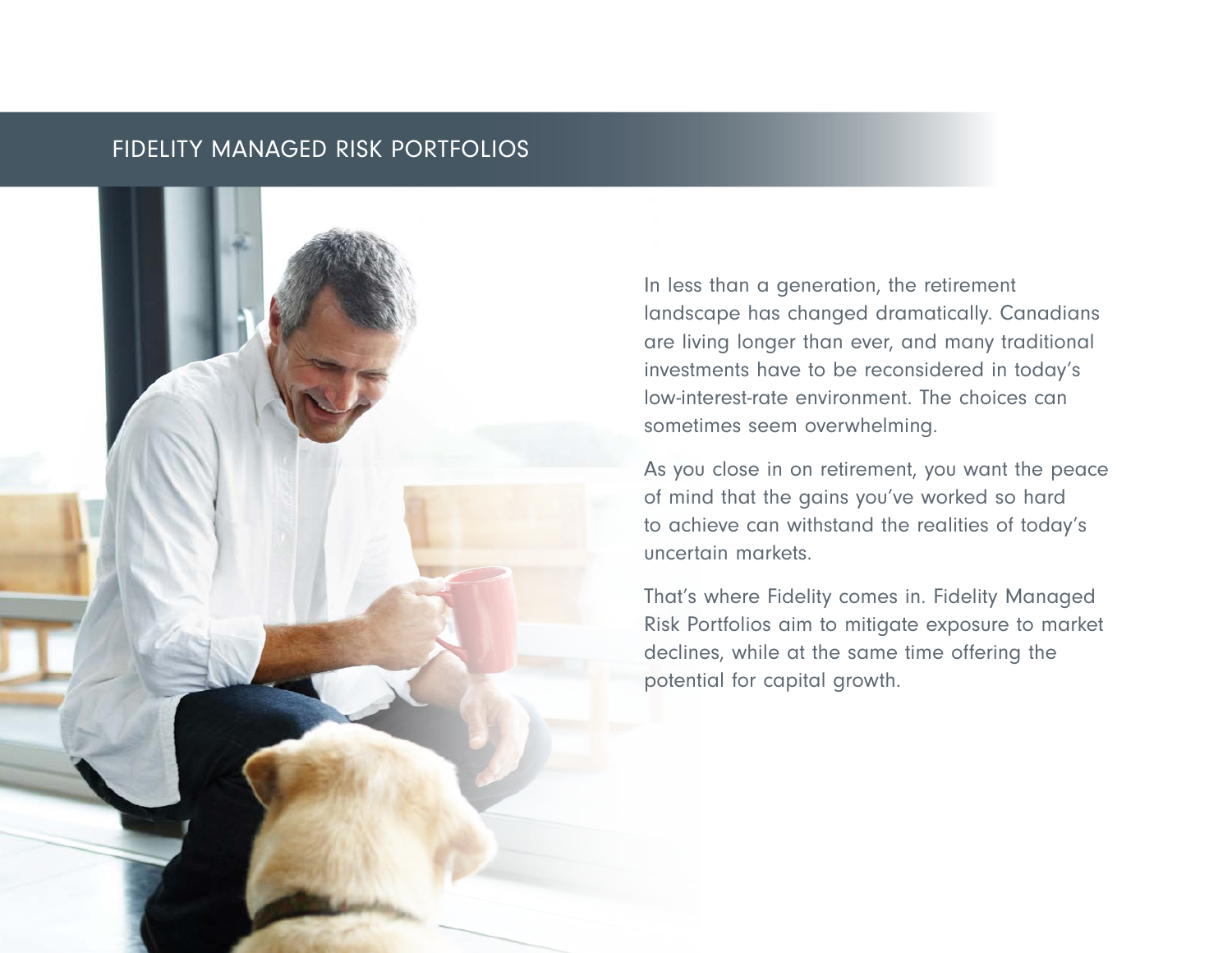### New realities for retirees

#### 1. Your retirement could be as long as your working life.

While an extended, active retirement is certainly good news, an important consideration for investors is the risk of outliving one's savings. Today's retirees will have to invest differently to build a nest egg that can fund their desired lifestyle – throughout their retirement. To address this reality, Fidelity Managed Risk Portfolios provide equity exposure for potential capital growth.

#### 2. Traditional sources of income are not what they used to be.

With interest rates at historic lows, traditional fixed-income investments may be challenged to generate sufficient retirement income. Fidelity Managed Risk Portfolios aim to meet this challenge head-on by offering a potential source of cash flow and growth, while maintaining a special focus on managing volatility risk.

#### 3. Market volatility is difficult to predict.

Mitigating your exposure to market declines is crucial to making your savings last. As the table below shows, bigger losses can be detrimental to your investment goals. While a 10% loss requires only an 11% gain to break even, the gain required to offset a 50% loss would be 100%. To limit your exposure to turbulent markets, Fidelity Managed Risk Portfolios invest in equity portfolios and fixed-income securities that together are expected to exhibit lower volatility over time.



#### IT CAN BE HARD TO RECOVER FROM LOSSES.

Source: Fidelity Investments Canada.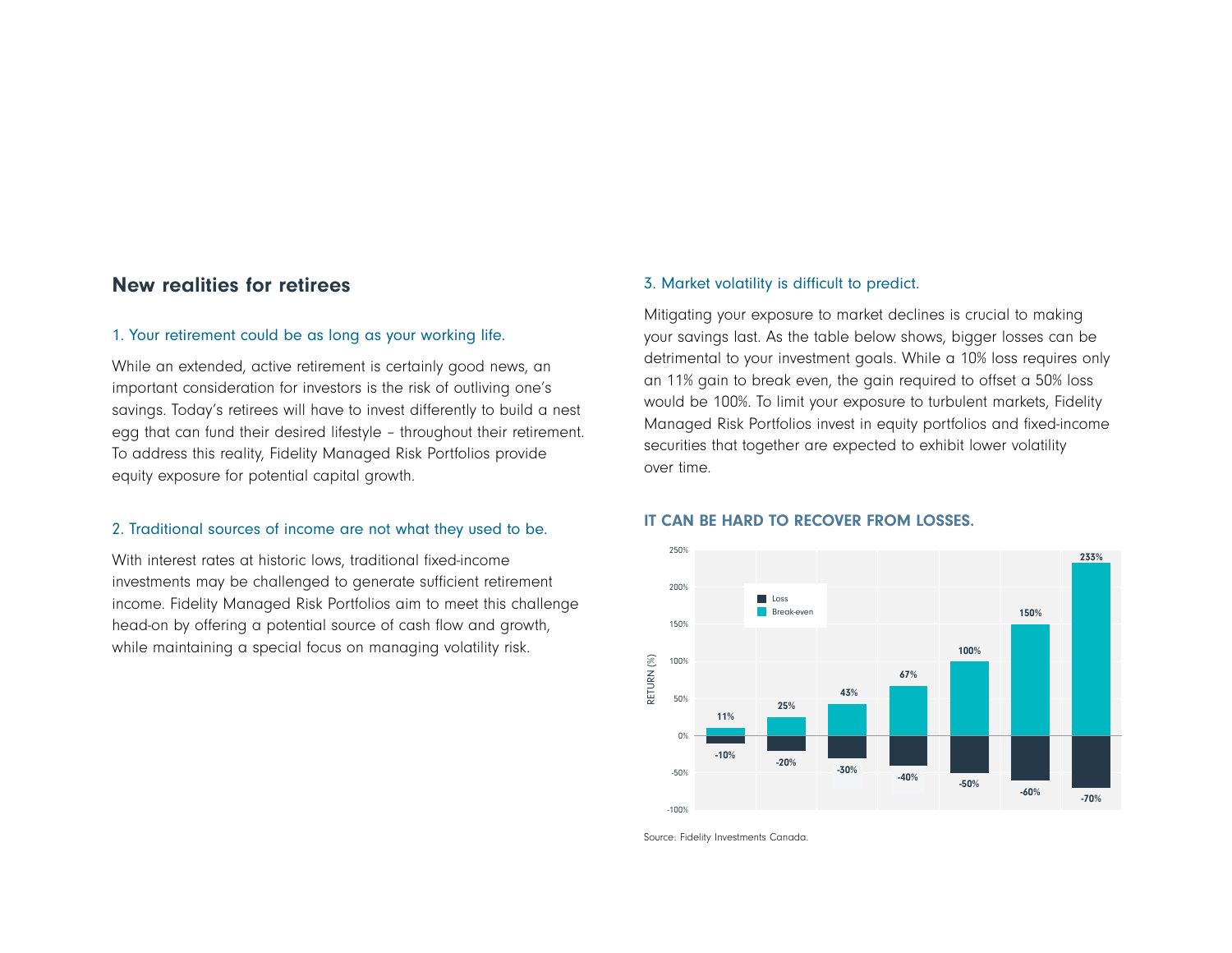### A tale of two investors: The impact of early losses

Jane and Walter entered retirement at the same time with \$1 million in savings. They both invested in a market that had an 8.9% average annual return over a 25-year period, and both withdrew \$60,000 annually, adjusting for inflation, at the beginning of each year.

The only difference between their portfolios was their sequence of returns (see table below). Walter suffered deeper market declines early in retirement, and this had a significant impact on his portfolio. He struggled to recover, and his portfolio was depleted by year 25.

Conversely, Jane suffered the same amount of market declines as Walter in percentage terms, but her losses occurred later in her retirement – she ended the period with \$2.7 million in her portfolio.

Fidelity Managed Risk Portfolios' unique blend of asset classes focus on mitigating your exposure to market declines while aiming to provide you with the growth you need in retirement.

### THE SEQUENCE OF RETURNS CAN HAVE A SIGNIFICANT IMPACT ON RETIREMENT PORTFOLIOS



### CALENDAR YEAR RETURNS: SAME RETURNS, REVERSE ORDER YEAR 1 2 3 4 5 6 7 8 9 10 11 12 13 14 15 16 17 18 19 20 21 22 23 24 25 AVG. JANE 12.0 -1.4 32.5 -0.2 14.5 28.3 15.0 -1.6 30.4 19.0 -8.4 -12.4 26.7 14.5 24.1 17.3 9.8 -33.0 35.1 17.6 -8.7 7.2 13.0 10.6 -8.3 8.9 WALTER | -8.3 | 10.6 | 13.0 | 7.2 | -8.7 | 17.6 | 35.1 | -33.0 | 9.8 | 17.3 | 24.1 | 14.5 | 26.7 | -12.4 | -8.4 | 19.0 | 30.4 | -1.6 | 15.0 | 28.3 | 14.5 | -0.2 | 32.5 | -1.4 | 12.0 | 8.9

Source: Fidelity Investments Canada. Calendar year returns are only used to illustrate how market declines experienced over different time periods can impact a portfolio over the long term despite the average return being the same. The charts shown are not indicative of actual client and index returns. An annual inflation rate of 2.5% is assumed. Withdrawals are made annually at the beginning of each year, beginning in year 1. Charts are shown for illustrative purposes only.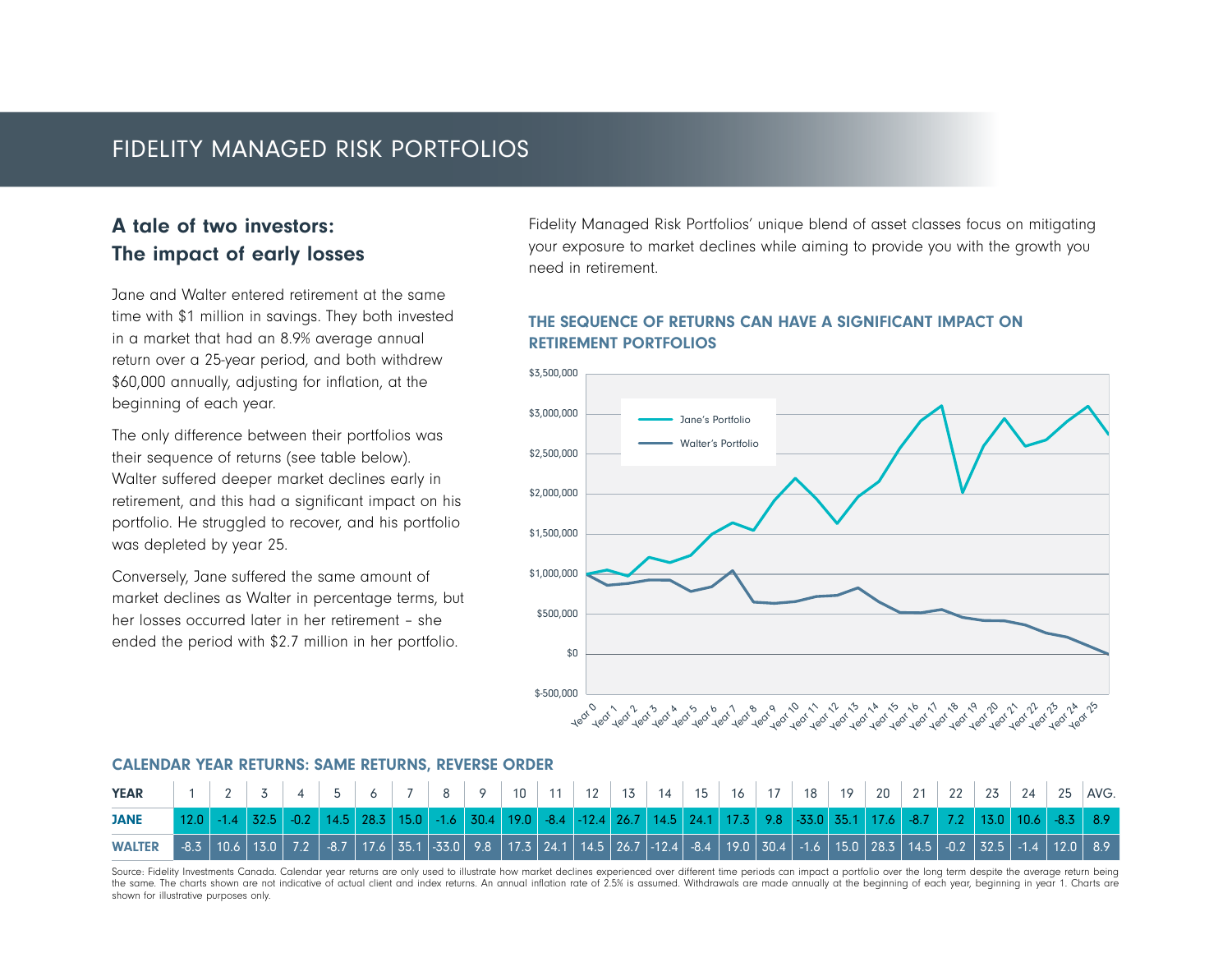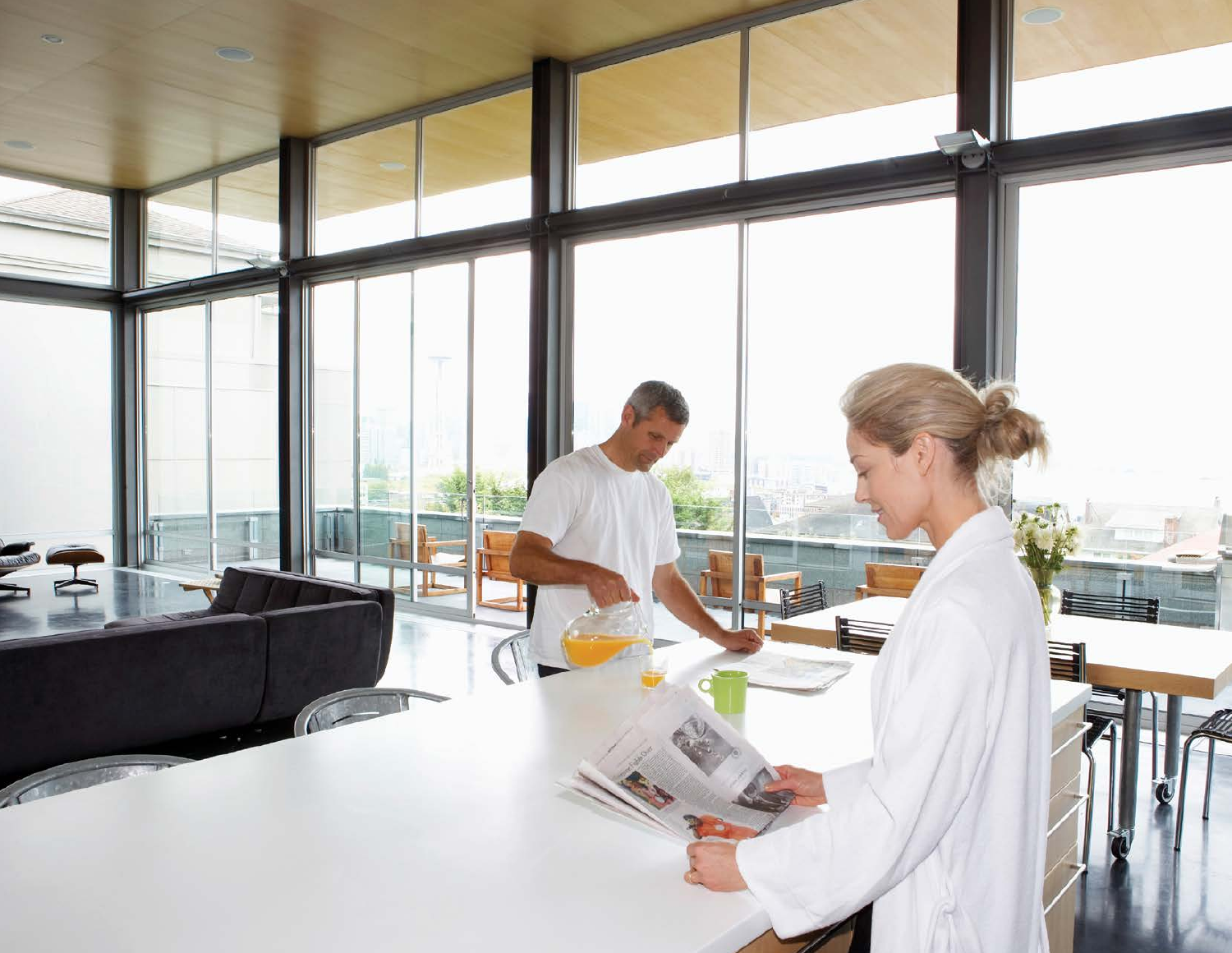Fidelity Managed Risk Portfolios are multi-asset class solutions which aim to mitigate the impact of market volatility while also providing some equity exposure for potential capital growth. The Portfolios use a tactical asset allocation strategy to manage volatility risk by investing in lowervolatility equity portfolios and fixed-income investments from around the world.

#### ASSET ALLOCATION FOCUSED ON MITIGATING RISK

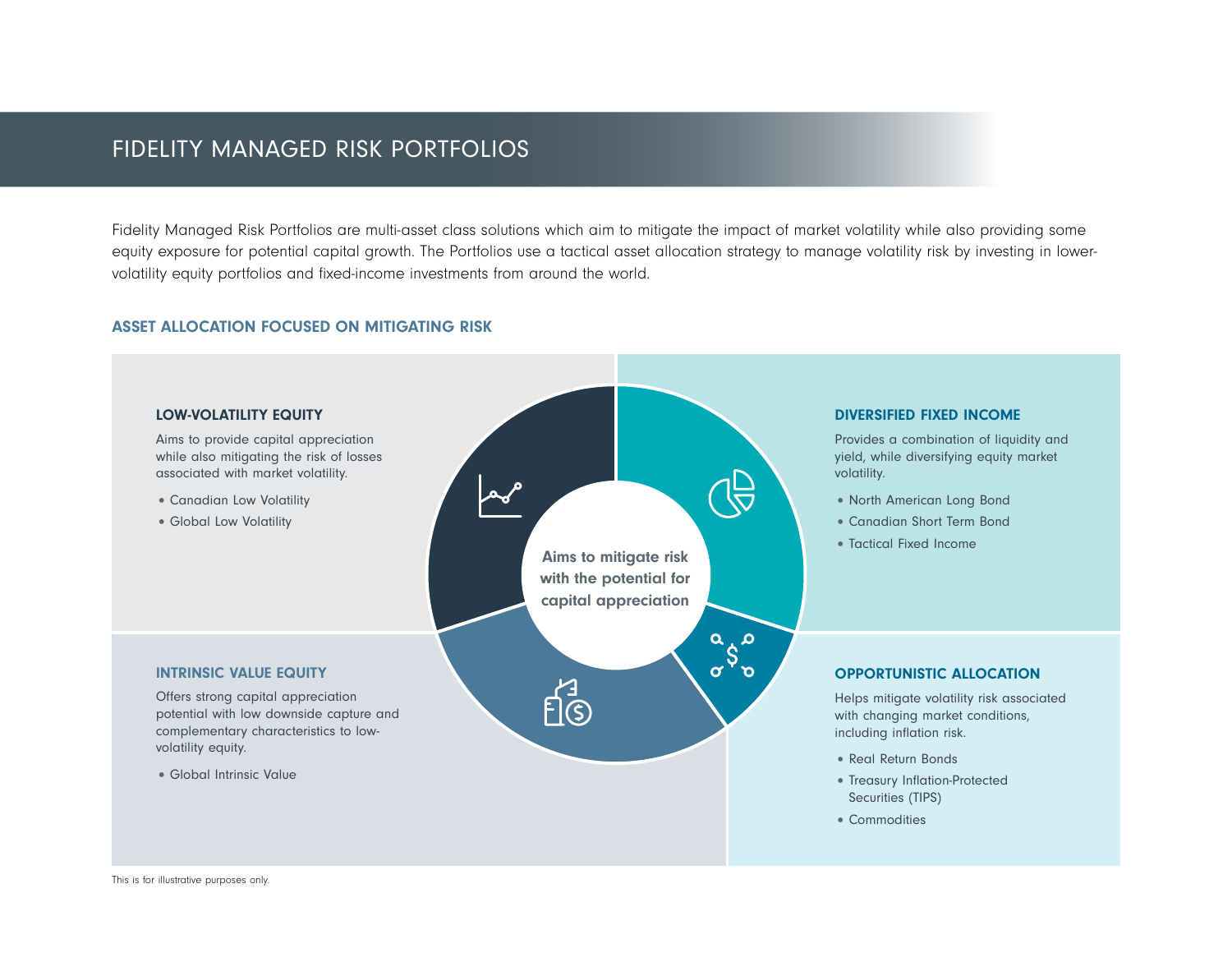### Why are Fidelity Managed Risk Portfolios the right choice for your retirement?

### Potential for capital growth with a focus on risk management

• Combination of equity and fixed-income exposure geared toward mitigating the harmful impact of market volatility while also aiming to generate long-term capital appreciation.

### Global diversification

• Invests in a unique blend of globally diversified asset classes.

### The strength of Fidelity

• Benefits from the combined strength of Fidelity's Global Asset Allocation team and worldwide resources.